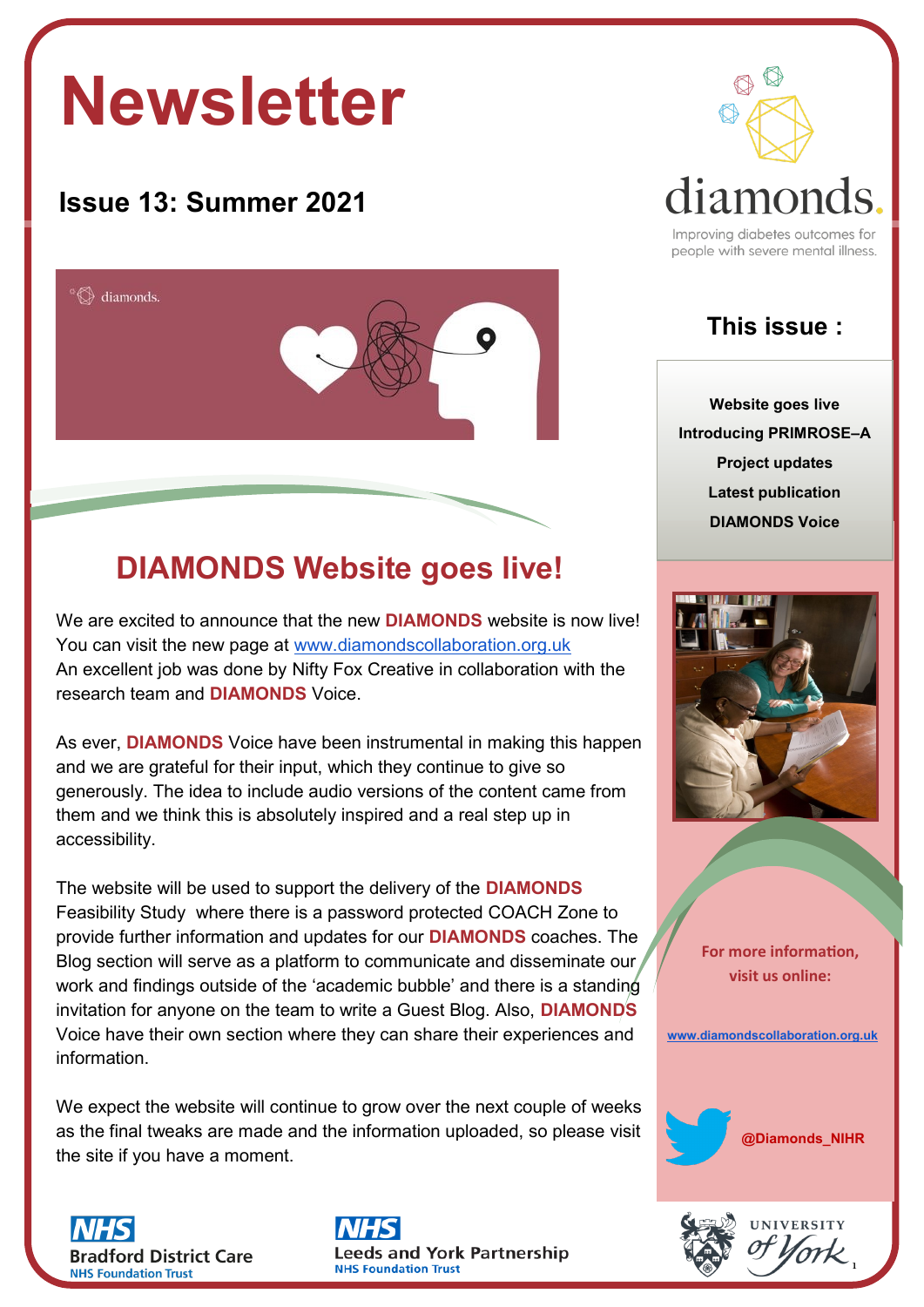#### **Introducing...**

#### **PRIMROSE-A: A tailored Cardio Vascular Disease (CVD) prevention intervention for people with Severe Mental Illnesses**

This project will address physical health inequalities among people with serious mental illnesses (SMIs), including schizophrenia and bipolar disorder. The **PRIMROSE-A** intervention, led from University College London, is a Health Care Assistant (HCA)/nurse led intervention offering flexible appointments over six months, incorporating behaviour change techniques and collaborative work to address cholesterol, smoking, weight and blood pressure in patients with SMI.



**Consultant Psychiatrist**

Previous work has shown that the intervention is deliverable with good adherence and fidelity and acceptable to patients. A cluster trial in 76 English general practices showed a decrease in admissions over 12 months for people who received the intervention, with reduced costs. As the **PRIMROSE-A** work has progressed, the intervention has been adapted, with a greater focus on medication management (especially statins). In the next phase of the work, the **PRIMROSE-A** intervention will be introduced to a new setting and population, in Bradford. This will be done as a collaboration between Bradford District Care NHS Foundation Trust (BDCT), the University of York, and the NHS Improvement Academy at Bradford Institute of Health Research, and will be part of the Yorkshire and Humber Applied Research Collaboration "Mental Health and Multimorbidity" programme. It will look at what further refinements will be needed to the intervention to optimise it for the highly diverse population served by BDCT, and to deliver it through an existing network of clinics supporting physical health in SMI. Recruitment is planned to begin in the autumn. This work, along with the **DIAMONDS** programme, is an example of translating research findings into service change, to address a key priority for NHS services and service users.





**Jen Brown**

#### **DIAMONDS Feasibility Study Update**

Things have been progressing at speed since our last newsletter: In April 2021, we received full approval from the Research Ethics Committee and the Health Research Authority to progress with our feasibility study. This means that we are working with local mental health trusts to carry out a first test of the **DIAMONDS** Intervention and of our study procedures. The following trusts are involved: Bradford District Care NHS Foundation Trust, South West Yorkshire Partnership NHS Foundation Trust, Leeds and York Partnership NHS Foundation Trust, Tees, Esk and Weir Valley NHS Foundation Trust, Sheffield Health and Social Care NHS Foundation Trust, Humber Teaching NHS Foundation Trust.

We have completed the development and production of our intervention materials. The **DIAMONDS** intervention will be delivered by trained **DIAMONDS** Coaches who will be using a paper-based workbook and/or a

digital app to work with participants to set goals and make lifestyle changes. Huge thanks to Nifty Fox Creative (www.niftyfoxcreative.com) for developing the Participant Workbook and to Pipe & Piper (www.pipeandpiper.co.uk) for developing the app. Working with Leicester Diabetes Centre (www.leicesterdiabetescentre.org.uk), we are now ready to train two cohorts of **DIAMONDS** Coaches in the next couple of weeks to get them ready to deliver the **DIAMONDS** intervention once the study starts. Training will be delivered virtually to staff working at the participating trusts who have volunteered to take on this role. **DIAMONDS** Voice continues to play a fantastic role in everything we do by generously giving their time and experience to help our work progress in ways that are meaningful to service users and carers.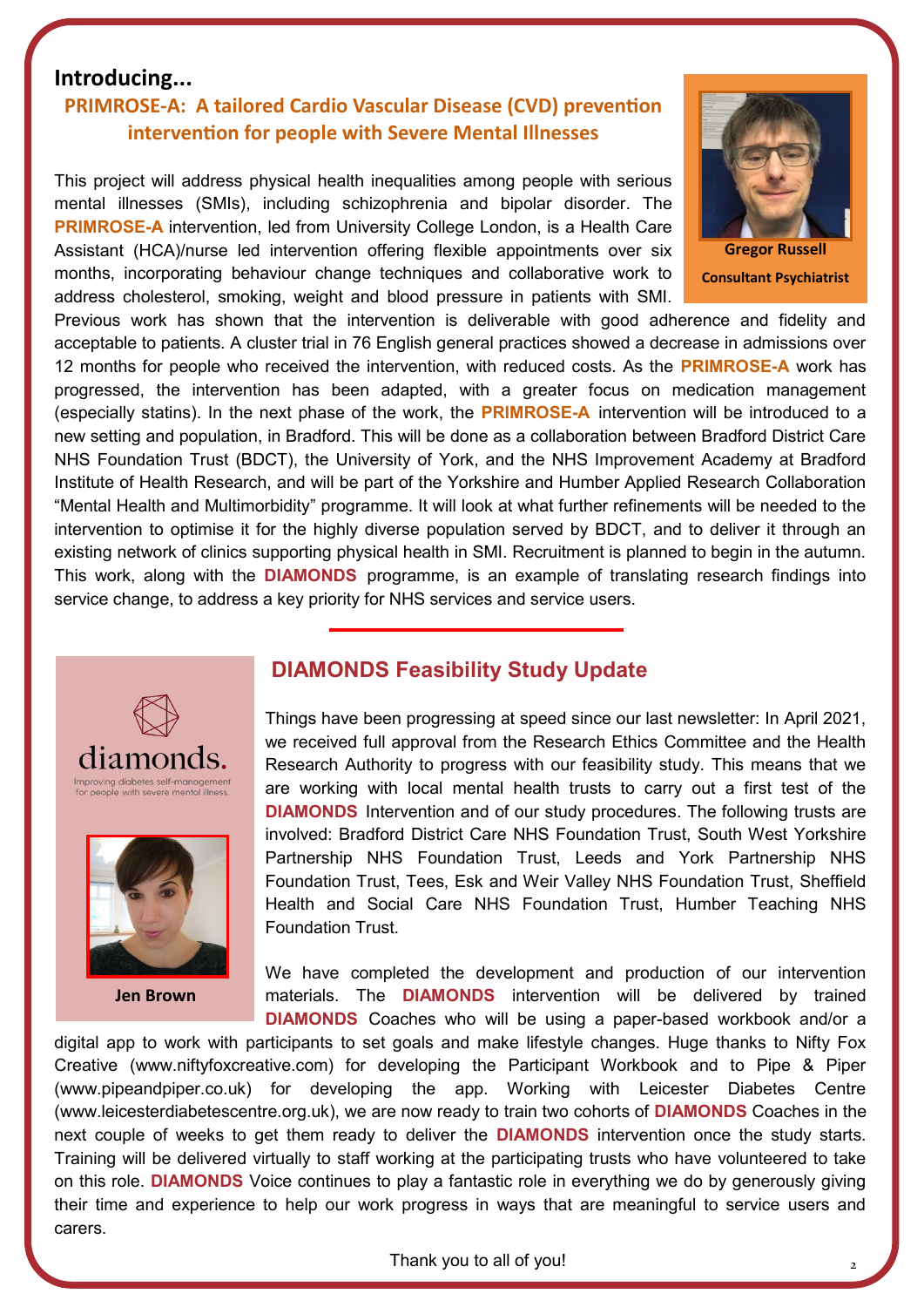

#### **IMPACT UPDATE**

The **IMPACT** South Asia programme is a NIHR funded Global Health Research project, fostering collaborations between the University of York and several renowned academic and research based

non-governmental organizations situated in Bangladesh, India, Pakistan and the UK. The programme focuses on generation of state-of-the art evidence on Physical and Mental Comorbidity. Launched in April 2018, we have made considerable progress across its multiple research strands including:

**a) Adapting and pilot testing a smoking cessation intervention for people with severe mental illness (SMI), b) A survey to determine prevalence of physical disorders and health risk behaviours (such as smoking, poor diet) in people with SMI, c) Adapting and testing Behavioural Activation- a short talking therapy- for people with both depression and chronic physical illnesses and, d) Developing and testing feasibility of integrating depression care in Tuberculosis and Hepatitis services in South Asia (India, Bangladesh and Pakistan).** 

Following the ongoing surge of the Covid pandemic, the team is hopeful to test if these adapted intervention packages could be delivered over the telephone. If



 **Papiya Mazumdar**



 **Gerardo Zavala**

found feasible, the telephone delivery of interventions may mean that many logistical barriers related to service access in the study countries can be overcome. Under the Tuberculosis and Hepatitis research strand, **IMPACT** researchers have sought online consultations with important in-country stakeholders to assess potential facilitators and the barriers to integration of depression care in TB and hepatitis services. The study will go into the next step of developing depression care intervention with the engagement of country-based representatives from patients and other identified stakeholder groups. The **IMPACT** survey conducted among people with severe mental illnesses has successfully brought out significant challenges faced by this special group of the population during the Covid-19 pandemic. Findings from this survey are being disseminated among policy makers and other interested groups to help advise appropriate strategies.



#### **Latest publication:**

#### **'Living with diabetes alongside a severe mental illness'**

We are pleased to announce that findings from the **EMERALD** qualitative study have recently been published in Diabetic Medicine, a journal that shares research evidence with diabetes clinicians and researchers. This part of the **EMERALD** study aimed to gain insights into how severe mental illness and

diabetes are experienced by interviewing three groups of people: those living with both conditions, family members and healthcare professionals.

We found that diabetes and severe mental illness overlap in ways that make it difficult to manage diabetes. Medications for mental illness, low mood, limited support from others, other health conditions and difficulties differentiating between symptoms can all impact on diabetes management. The **EMERALD** qualitative study was supported by members of **DIAMONDS** Voice who advised on topic guides, recruitment and dissemination. To read the paper in full visit:

<https://onlinelibrary.wiley.com/doi/10.1111/dme.14562>